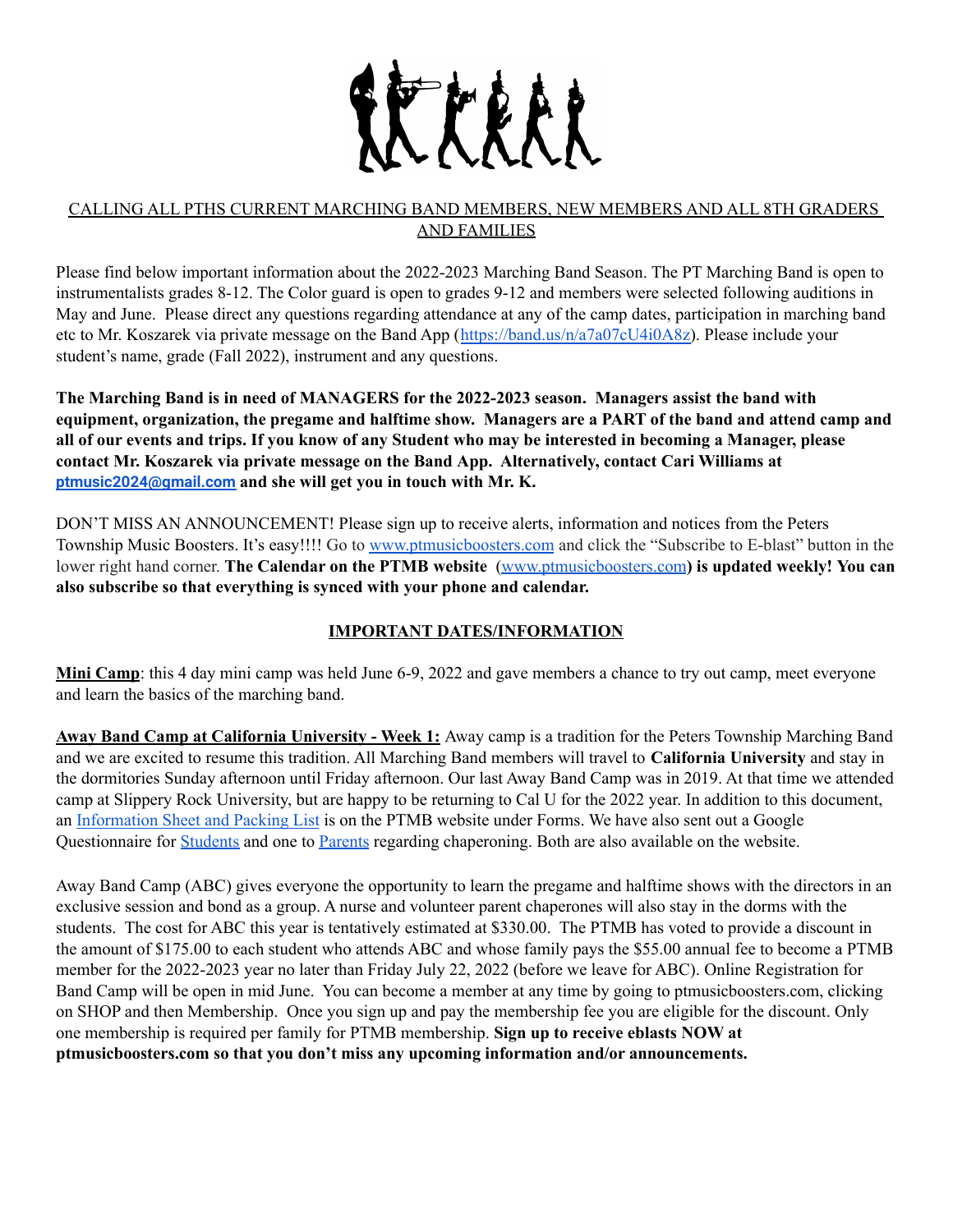ABC Dates: Sunday, July 24 -Friday, July 29, 2022

Times: Sunday drop off at CAL U will be from 2-4 pm. Friday pick up will be announced as we get closer to camp, but will likely be between 3:30 and 4:30 pm. Students practice throughout the day, with breaks, Monday through Friday.

Who: All Marching Band Members (instrumentalists, drum majors, color guard, and managers)

Location: California University, California, PA

Transportation: Parents will transport students to California University on Sunday, July 24, 2022 for check in between 2-4 pm. Students may carpool with other families. STUDENTS MAY NOT BRING THEIR OWN CAR TO ABC. Students will travel by school bus from California University to Peters Township High School with their belongings on Friday, July 29, 2022 in the afternoon. Arrival is TBD but is generally between 3:30-4:30 pm. **The trailer will accompany us to ABC. Students with large instruments that normally stay at the school will transport their instruments via the trailer. All other students should bring their personal instruments with them on Sunday.**

#### Note: If you cannot attend Away Band Camp due to a conflict, PLEASE contact Mr. Koszarek via private message **on the Band App.**

Information regarding registration for marching band, Away Band Camp, ordering shoes, polos, color guard items etc. will be made available in mid June, 2022. Please note that students are responsible for purchasing band shoes (approx. \$38.00), polo shirts (approx. \$25), black dress pants for summer uniforms (your choice), gloves (approx. \$3.00) and any instrument needs. Color guard members will need to purchase flags, rifles, poms, shoes and other costumes and accessories, as needed. These costs are in addition to band camp. Formal uniforms and rain jackets for all marching band members are provided by the school district and must be returned. In addition, parents are required to pay the *School District Activity Fee. That fee has typically been approximately \$40.00 for the Marching Band.*

All Marching Band participants must sign up on Family ID to register for Marching Band with the district (similar to sports). We will send a blast when Family ID is open. All students must obtain a physical dated after June 1 and upload it *to the Family ID system. MB members are not required to undergo concussion testing.*

**Marching Band Home Camp - Week 2:** Home camp will allow the Marching Band to continue to practice our Pregame and Halftime shows. **Attendance is mandatory unless an absence is excused.**

| Home Camp Dates: | Monday, August 1 - Friday, August 5, 2022                              |
|------------------|------------------------------------------------------------------------|
| Times:           | 4:00 pm to 8:00 pm                                                     |
| Who:             | All Marching Band Members (instrumentalists, drum majors, color guard) |
| Location:        | PTHS, Mon, Tues, Wed, Friday, PTMS: Thursday.                          |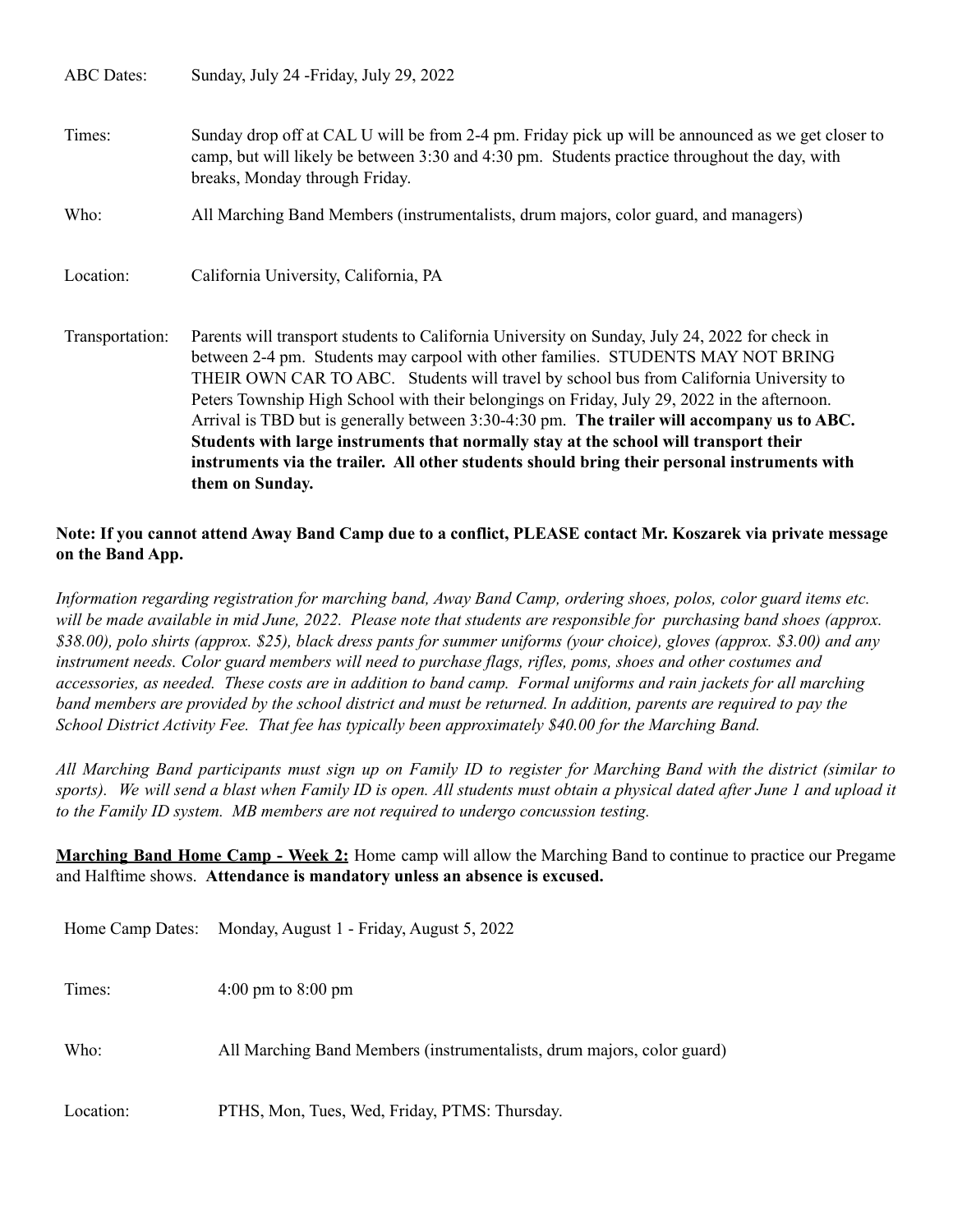**Fall practices after school:** The marching band practices every *Tuesday* and *Thursday* throughout the marching band season.

| When:           | Tuesdays and Thursdays, beginning Thursday, August 11, 2022 – mid November, 2022 (end of the<br>regular season)                                |
|-----------------|------------------------------------------------------------------------------------------------------------------------------------------------|
| Times:          | 5:00 pm - 8:00 pm (times adjusted as it gets darker earlier)                                                                                   |
| Who:            | All Marching Band Members (instrumentalists, drum majors, color guard)                                                                         |
| Location:       | PTHS practice field                                                                                                                            |
| Transportation: | Students are responsible for transportation to and from practice. Students may drive themselves and<br>may carpool. This is a parent decision. |

### **Other Important Dates and Information**:

*Performances:* The PTMB will perform at **every** home and away football game, a number of band festivals, the Washington County Fair, the Kennywood Parade, the Peters Township Memorial Day parade and a number of other events. Specific dates will be provided at a later time. Generally, football games are every Friday from the start of the school year until mid November and band festivals are in September and October. Please bookmark the PTMB website and check the calendar which will list every event time, date and location in the fall once all dates are available. **ptmusicboosters.com.** You can also have the calendar synced to your phone so that you never miss anything. Please note the following dates that are currently on the schedule.

Note: any student who does not intend to ride the bus to or from any event, must submit a Waiver Form to Mr. Koszarek in advance of the event. Waiver forms are posted on the PTMB website at ptmusicboosters.com under "Forms".

### *Definitions*:

"Dress Uniform" is the traditional formal uniform for instrumentalists: jacket, bibs, annual theme shirt, black socks, gloves (not drumline or front ensemble), dinkles, gauntlets and hat. Unless otherwise stated, MB wears the Dress Uniform. For Colorguard, Mrs. Strangis will advise.

"Summer Uniform" is our summer, casual uniform. It is normally worn for Kennywood, Washington County Fair and the PT Memorial Day parade. It consists of black pants (not jeans material), red polo (to be purchased through E-Commerce), dinkles, black socks and black belt. Color Guard summer uniform is determined by Mrs. Strangis.

**DCI Showcase:** This is an optional for MB members. DCI is a showcase that the MB will attend, but not perform. The MB attended this event a number of years ago.

When: Sunday, August 7, 2022 Where: Baldwin High School Time: TBD Transportation: TBD Cost: TBD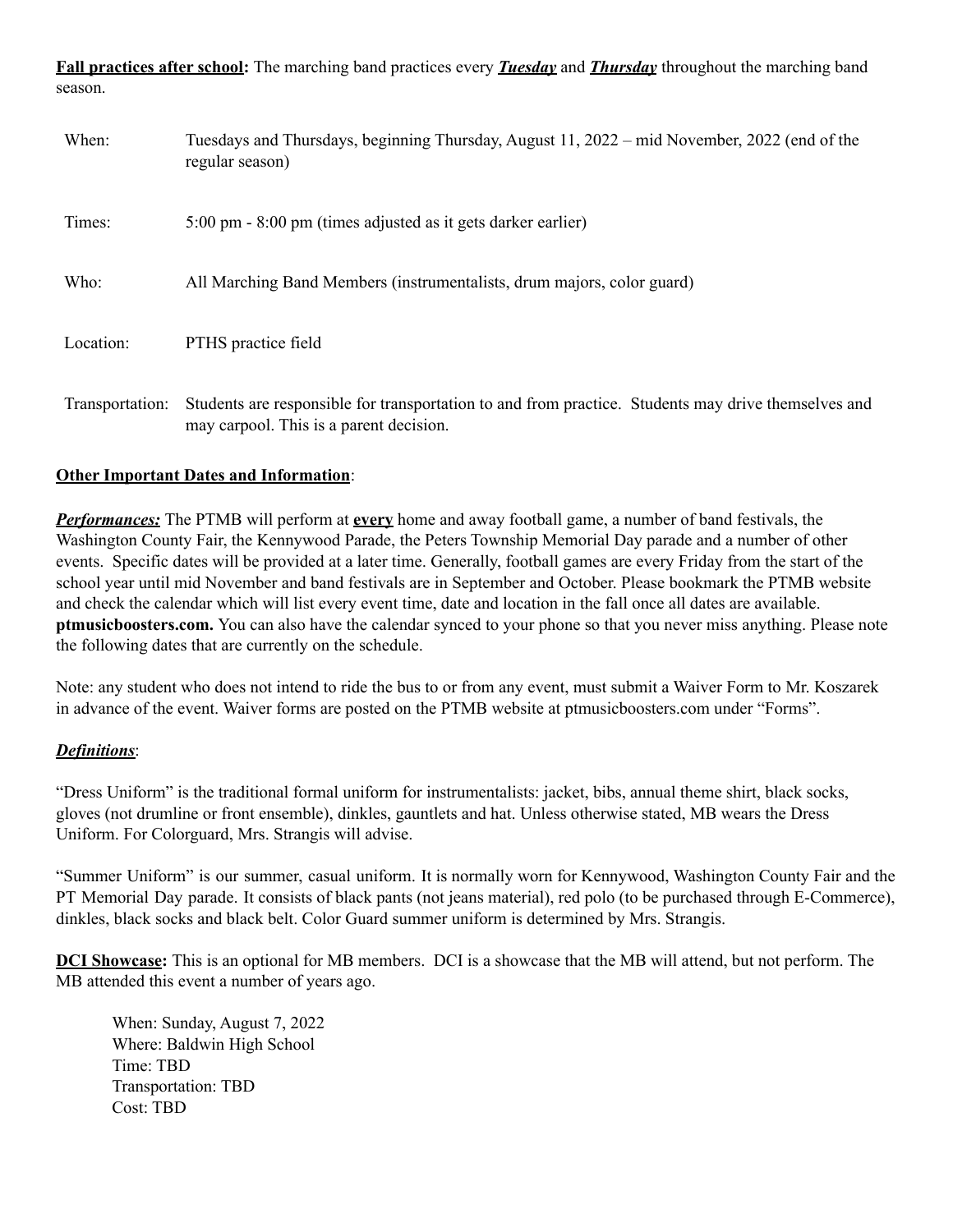**Kennywood Day:** As is tradition**, t**he PT Marching Band will perform at Kennywood Park for its Fall Parade. This is a full day of fun for the students. Students will be bussed to Kennywood from PTHS and admitted to Kennywood **for free** for the day to enjoy riding and team building. We will then march in the evening parade before bussing back to PTHS.

When: Monday, August 8, 2022 Where: Kennywood Park Time: TBD (usually 8:00 AM until 10:00 PM- it's all day) Transportation: by school bus to and from the PTHS and Washington County Fair Cost: Free for students and chaperones to attend. Money required for Food/Snacks/Drink etc. Dress: Summer Uniform

**Washington County Fair:** As is tradition**, t**he PT Marching Band will march in the Washington County Fair Parade. Students will march in the parade and then will have free time to explore, ride rides, eat and watch the Bus Demolition derby. Students will be bussed to the Washington County Fair from PTHS and admitted to the Fair **for free**. Students will be bussed back to PTHS later in the evening.

When: Wednesday, August 17, 2022 Where: Washington County Fair Time: TBD (usually @2:30 PM until 10:00 PM) Transportation: By School Bus to and from the PTHS and Washington County Fair Cost: Free for students and chaperones to attend. Money required for Food/Snacks/Drink etc. Dress: Summer Uniform

#### *Note: Bus Painting for Seniors and Leadership will be Wednesday, August 10, 2022. Time TBD*

**Parent Preview Show:** Our yearly anticipated Parent Preview Show is the first opportunity for parents, community members, and anyone else interested to see what we have been working on, including our pregame and halftime show. Please plan to join us to build the excitement! The parent preview typically lasts 30 to 45 minutes.

When: Tentatively, Thursday, August 4, 2022 at 7:00pm Where: PTHS Stadium Dress: Summer Uniform Cost: Free

**Kiski Area Band Festival:** We anticipate participating in 2 band festivals/showcases sponsored by other school districts in the months of September and October. The MB performs its halftime show and stays to watch all of the bands perform.

When: Saturday, September 10, 2022 Where: Kiski Area HS Stadium Time: TBD: mid to Late afternoon through evening Dress: Dress Uniform Transportation: Students are transported to and from the festivals by school bus. Cost: Students and chaperones are admitted for free to the Festival.

**PTHS Homecoming Parade:** The PTMB traditionally marches in the brief Homecoming Parade which is located on school grounds.

When: Thursday, September 15, 2022 Where: PTHS Time: TBD: Parade normally starts at 6:00 pm. Dress: Tentatively, jeans, Theme Shirt Transportation: Students transport themselves to and from the HS.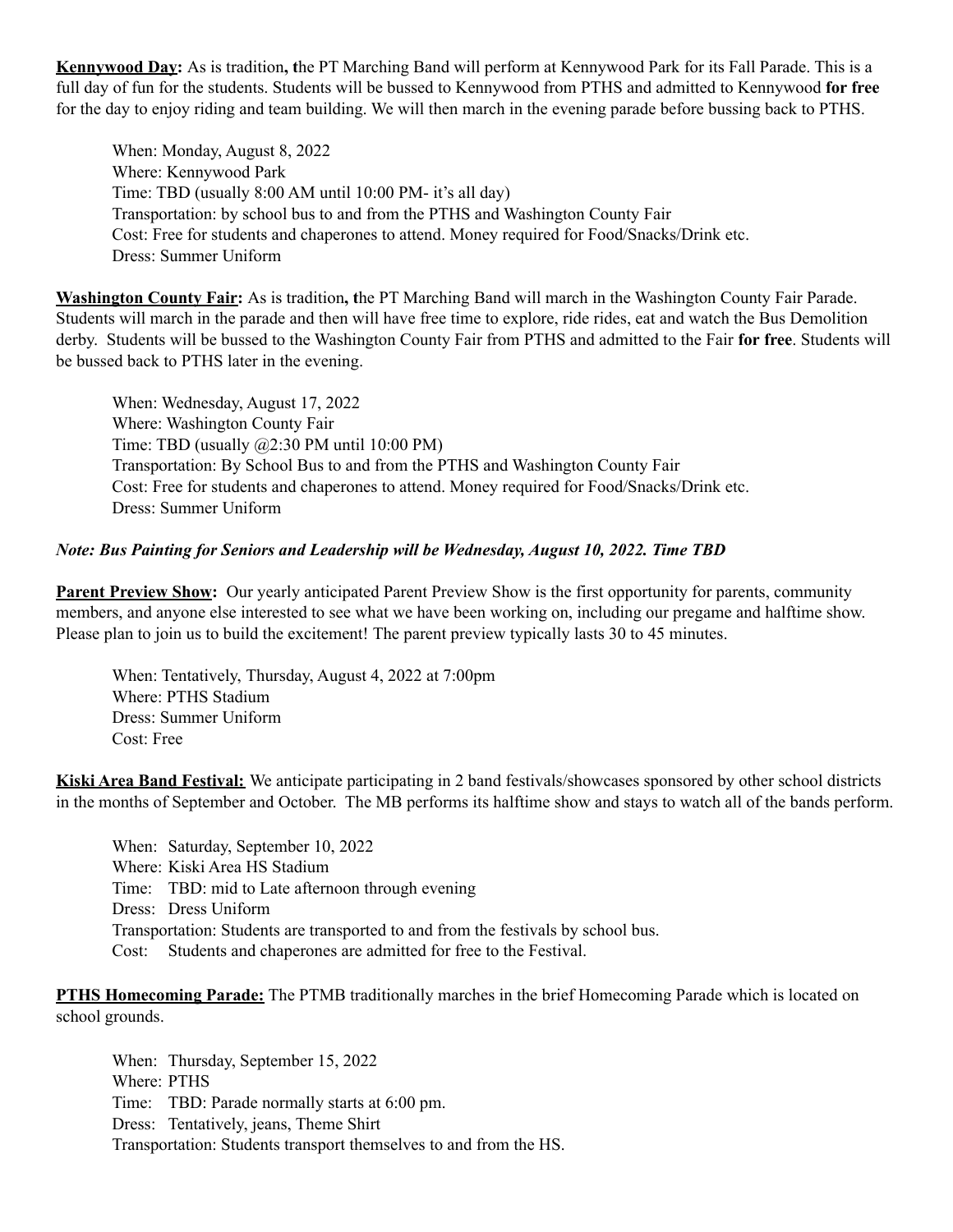Cost: Free. Food trucks at student's cost.

**Peters Township Band Festival:** The Peters Township Band Festival tentatively scheduled to return for 2022. We have invited marching bands from the area to participate in our festival.

When: Saturday, September 24, 2022 Where: PTHS Stadium Time: 6:00 pm Cost: Free to Students/Chaperones.

We are in the planning stages of this event and need an event chair ASAP!!!! Please contact Rochelle Koerbel at [rkoerbel@mcneeslaw.com](mailto:rkoerbel@mcneeslaw.com) if you are interested.

**Thomas Jefferson Band Festival:** We anticipate participating in 2 band festivals/showcases sponsored by other school districts in the months of September and October. The MB performs its halftime show and watches other bands perform.

When: Saturday, October 1, 2022 Where: Thomas Jefferson HS Stadium Time: TBD: mid to Late afternoon through evening Dress: Dress Uniform Transportation: Students are transported to and from the festivals by school bus. Cost: Students and chaperones are admitted for free to the Festival.

**California University Parade:** The Peters Township Marching Band will return to march in the California University Homecoming Parade. The parade takes place in downtown California, PA before the afternoon football game.

When: Saturday, October 1, 2022 Where: California University Time: TBD: Parade is at noon. Arrival is in the morning and done by early afternoon. Dress: Dress Uniform Transportation: Students are transported to and from the parade by school bus. Cost: Free

**St. Patrick's Day Parade**: The Peters Township Marching Band is tentatively scheduled to march in the St. Patrick's Day parade in Downtown Pittsburgh in March of 2023. Stay tuned for more details!!!!

**Football Games**: The PT Marching Band will perform at each of the following regular season games. The band will participate in pregame and halftime shows at all HOME games and perform its halftime show at all AWAY games. Transportation is provided via school bus to all AWAY games.

| <b>Date</b> | <b>Opponent</b> | <b>Location</b>  | <b>Game Time</b>  | <b>Miscellaneous</b> |
|-------------|-----------------|------------------|-------------------|----------------------|
| 8/2622      | @Fox Chapel HS  | Fox Area HS      | $7:00$ pm         |                      |
| 9/2/22      | @Seneca Valley  | Seneca Valley HS | $7:00 \text{ pm}$ |                      |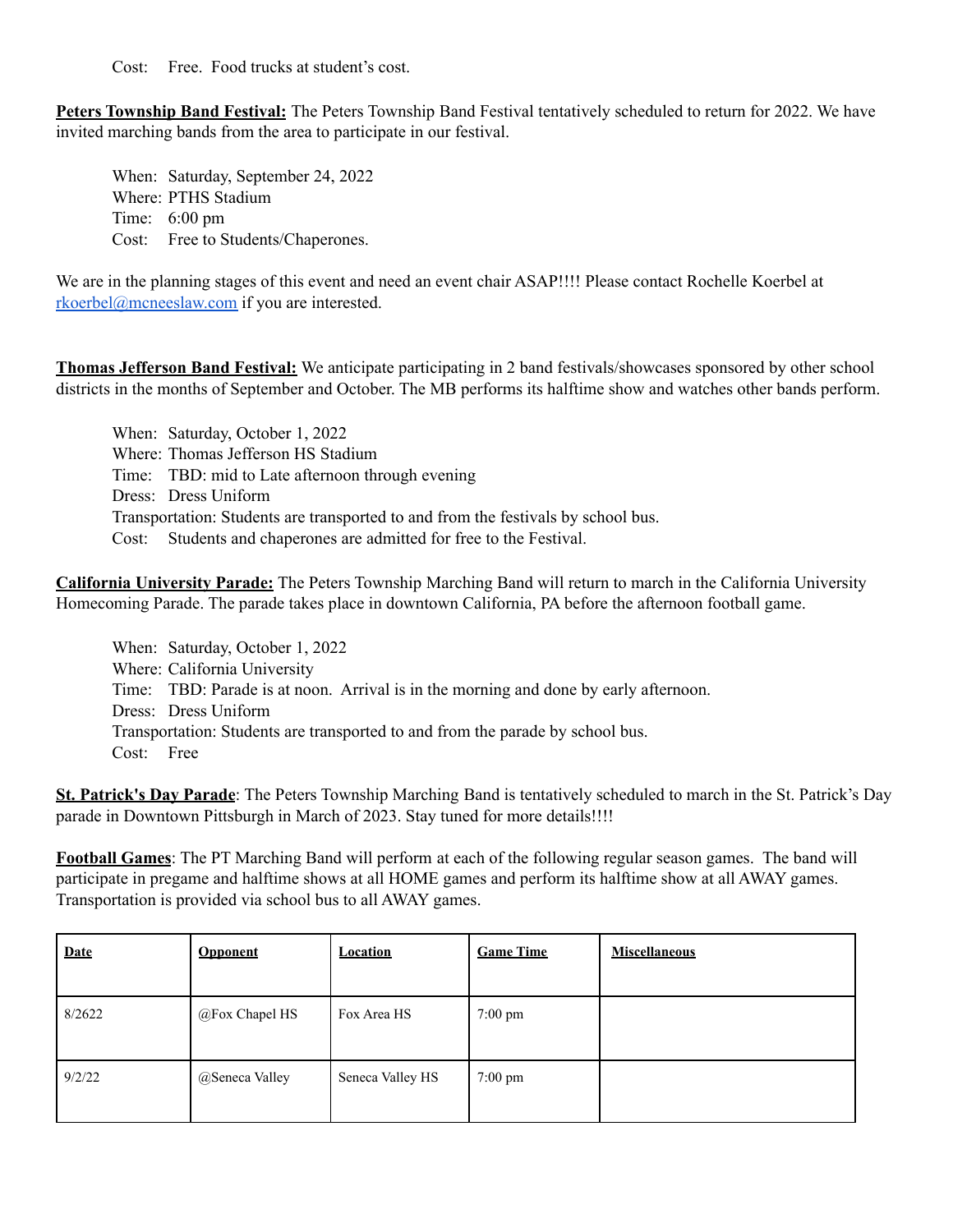| 9/9/22   | <b>Trinity Area</b> | <b>PTHS</b>                 | 7:00 pm | Senior Recognition                                                 |
|----------|---------------------|-----------------------------|---------|--------------------------------------------------------------------|
| 9/16/22  | South Fayette       | <b>PTHS</b>                 | 7:00 pm | Homecoming Game                                                    |
| 9/23/22  | @USC                | <b>USC HS</b>               | 7:00pm  |                                                                    |
| 9/30/22  | Baldwin             | <b>PTHS</b>                 | 7:00pm  | 50th Anniversary of PT Marching Band.<br>Alumni invited to attend. |
| 10/7/22  | @Moon Area          | Moon Senior High<br>School, | 7:00pm  |                                                                    |
| 10/14/22 | Mt. Lebanon         | <b>PTHS</b>                 | 7:00pm  | Senior Recognition                                                 |
| 10/21/22 | @Canon-McMillan     | AHN Field (CM)              | 7:00pm  |                                                                    |
| 10/28/22 | @Bethel Park        | <b>Bethel Park HS</b>       | 7:00pm  |                                                                    |

\*Please note that this is a schedule of the **regular season games**. The Marching Band will continue to support the PTHS Varsity Football team at all games throughout the post game season. Please also note that start times above may change based upon the school district. We will continue to update the calendar at ptmusicboosters.com with any changes.

**GET INVOLVED: We need YOUR help to make the season a success. We need chaperones for Away Camp, Football games, Festivals and Parades. We need VOLUNTEERS for the HS and Trax Farms Funnel Cake sales,** Band Festival and other events so that we may keep offering discounts for Away Band Camp and trips. Chaperone **and volunteer signups will be posted soon!!!** Here is the link for volunteer sign-ups: <http://www.ptmusicboosters.com/volunteers/volunteer-sign-ups/>**. Please sign up to VOLUNTEER AND/OR CHAPERONE TODAY and Get this on your Calendar!**

### **IMPORTANT: TO CHAPERONE YOU NEED YOUR CLEARANCES! GET THEM DONE TODAY!**

Now is a good time for parents to get their clearances, or to check the expiration date of their clearances on file at PTSD. It's easy and can be done online! For information about how to obtain volunteer clearances, go to PTSD's "Volunteer Clearances" webpage at: [http://www.ptsd.k12.pa.us/Volunteers.aspx.](http://www.ptsd.k12.pa.us/Volunteers.aspx) To check the expiration date of your volunteer clearances on file at PTSD, go to this webpage, scroll to the bottom, and click on the link for "Approved Volunteer List": [http://www.ptsd.k12.pa.us/Volunteers.aspx.](http://www.ptsd.k12.pa.us/Volunteers.aspx)

We hope that this document is helpful. We are very excited for the upcoming season. Please feel free to direct any questions to

Overall Marching Band Questions: Cari Williams, PTMB President 22-23 [\(ptmusic2024@gmail.com\)](mailto:ptmusic2024@gmail.com)